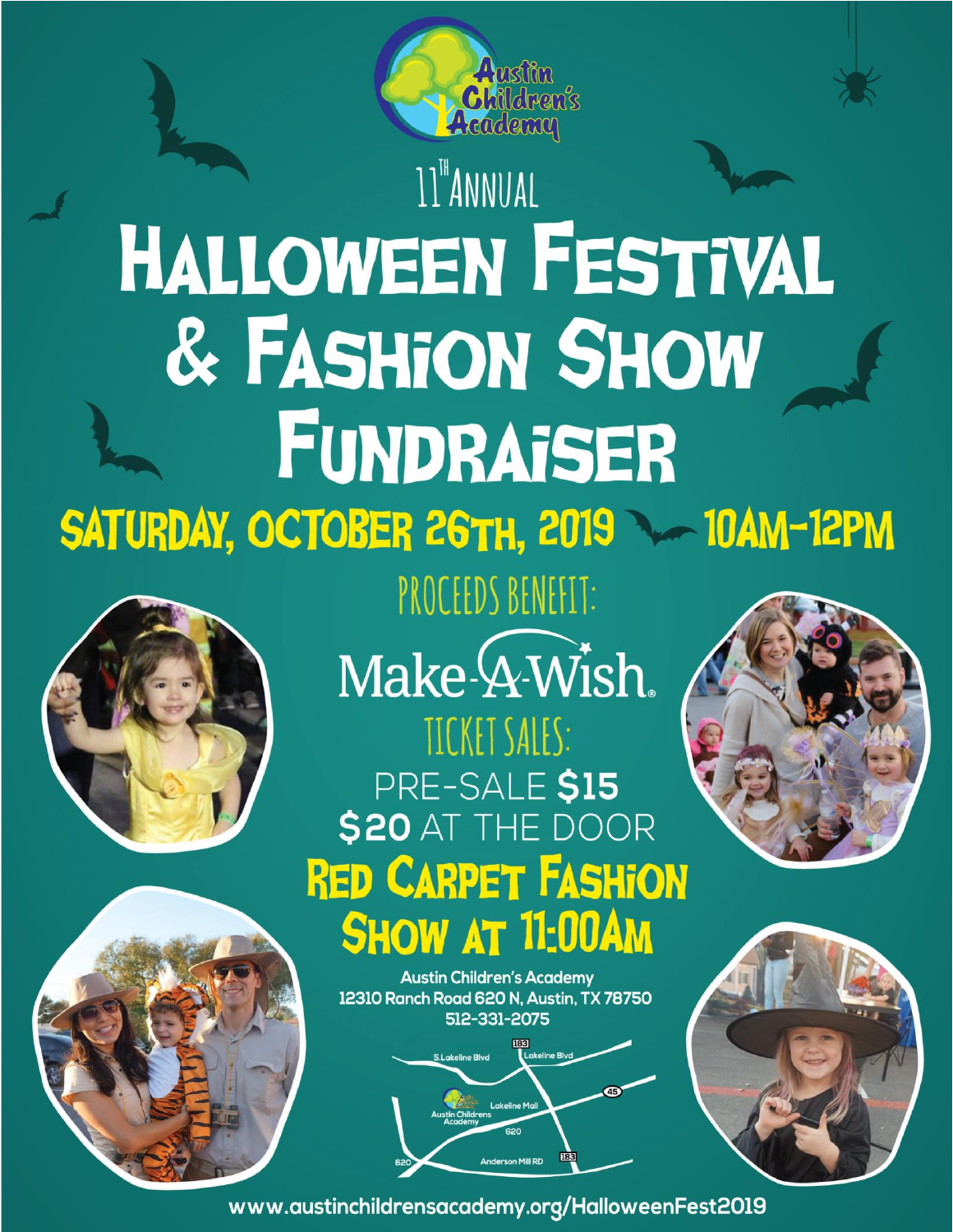

12310 RANCH ROAD 620 N AUSTIN, TX 78750 PH: 512.331.2075 FAX: 512.257.0127 INFO@AUSTINCHILDRENSACADEMY.ORG

#### **INVITATION LETTER**

RE: ACA Halloween Festival & Fashion Show 2019 Sponsorship Invitation Letter 12310 Ranch Road 620 North Austin, Texas 78750



To whom it may concern:

Austin Children's Academy (ACA) is a family owned and operated Montessori school located in North Austin/Cedar Park. We will be hosting our 11<sup>th</sup> Annual Fundraising Event called the [ACA Halloween Festival & Fashion Show](https://austinchildrensacademy.org/halloween-festival-fashion-show-fundraiser/) Fundraiser on Saturday, [October 26, 2019](https://austinchildrensacademy.org/halloween-festival-fashion-show-fundraiser/) from 10:00am– 12:00pm. We serve over 200+ children and families that live within the communities of North Austin, Cedar Park, Leander and Round Rock.

We invite local businesses that provide services/products to young families and share the vision of supporting our local communities by giving back to those who are in need. This is an opportunity for you to promote your business by sponsoring a booth and/or an activity at our annual fundraising event. Each booth will provide an interactive and engaging activity or carnival game for the entertainment of children between the ages of 18 months to 8 years old. Sponsors are also encouraged to bring promotional items to promote their businesses. This event is open to the public and each year we typically anticipate about 150+ families in attendance. The safety of our guests and patrons is our main priority. Due to food allergies, we ask that you do not provide any candy or treats that may contain any nut products and that they remain in their original packaging.

We will be selling tickets to the public, accepting donations and sponsorships on our [Official Halloween Festival Event Page.](https://austinchildrensacademy.org/halloween-festival-fashion-show-fundraiser/) Proceeds will benefit this year's selected charity, the Make-A-Wish Foundation [of Central and South Texas.](https://cstx.wish.org/) Set up will be from 8:00am-9:30am and the festival will start promptly at 10:00am.

Thank you in advance for your support and participation!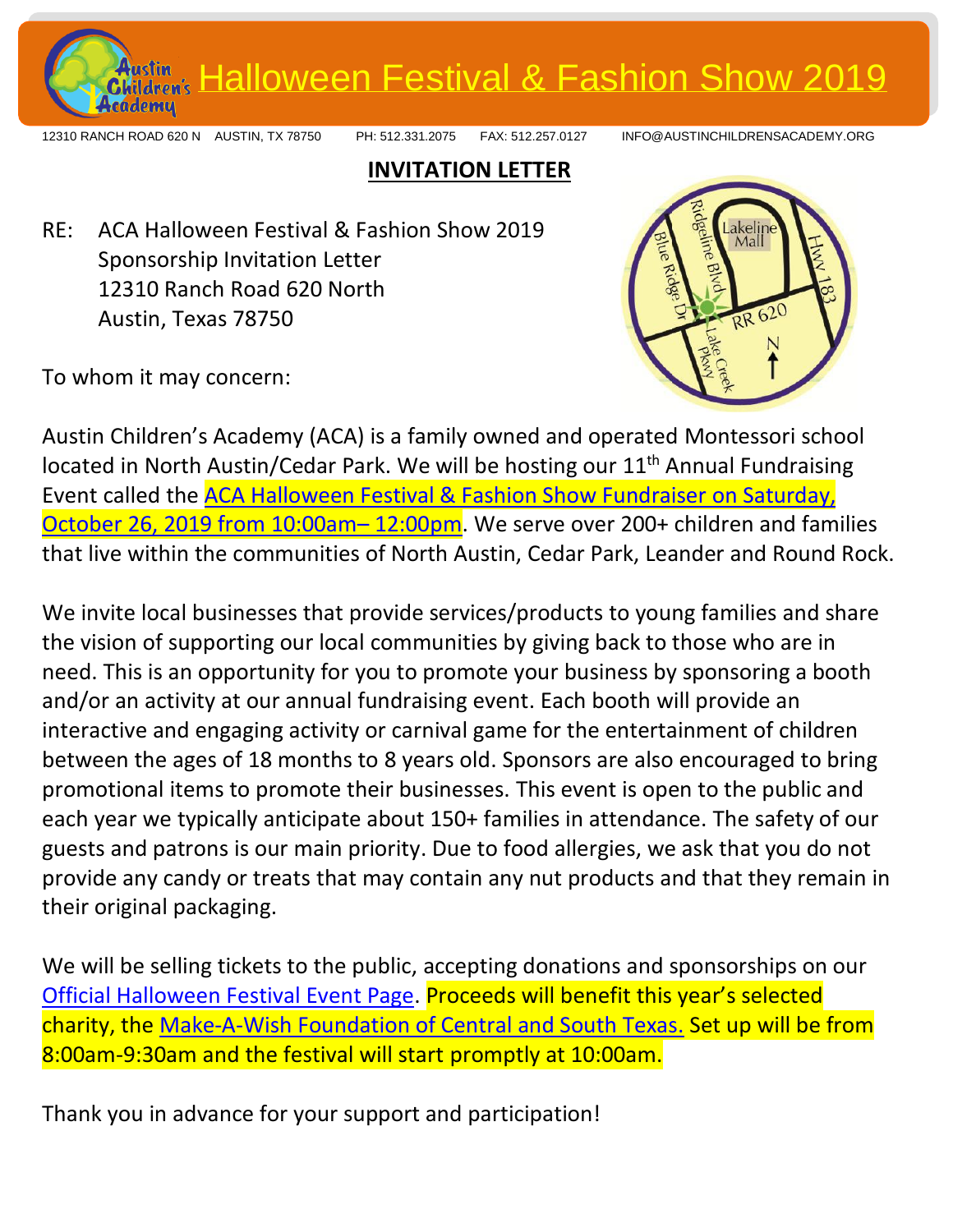

السنة) Halloween Festival & Fashion Show 2019<br>وأمام المسلم

12310 RANCH ROAD 620 N AUSTIN, TX 78750 PH: 512.331.2075 FAX: 512.257.0127 INFO@AUSTINCHILDRENSACADEMY.ORG

#### **What to Expect?**

#### **Carnival Games Family Entertainment Bounce Houses & Obstacle Courses Face Painting & Balloon Artists Halloween Costume Fashion Show Interactive Sponsored Booths Food & Refreshments**

This Halloween Festival & Fashion Show Fundraiser will be benefiting the [Make-A-Wish of](https://cstx.wish.org/)  [Central and South Texas.](https://cstx.wish.org/) The mission of the Make-A-Wish Foundation is to create life-changing wishes for children with critical illnesses. The children they serve are fighting for their lives, and their families are doing everything that they can to help them in their battles.

Collectively, we believe that these children and their families deserve the chance to enjoy oncein-a-lifetime experiences that relieve them of the immense stress that accompanies the treatment of a life-threatening medical condition, and produce positive, hopeful mindsets that outlast the illness. The Make-A-Wish Foundation's wish-granting activities accomplish this by augmenting traditional medicine, impacting each child's emotional state and the family unit – the child's primary support structure. By granting the child's one heartfelt wish, and involving the entire immediate family in the process, they re-empower the child to fight his/her illness and energize the family  $-$  and the community  $-$  to support the child.

The details to this fundraiser event and sponsorship application are enclosed. Thank you for your consideration. Please contact us at **512-331-2075** or email us at **[info@AustinChildrensAcademy.org](mailto:info@AustinChildrensAcademy.org)** for further questions and inquiries. We look forward to seeing you at the event!

Thank you,

Sam Gupta Founder/CEO

**Proceeds Benefit:** 



**For More Details of the Event and Pre-sale Wristbands, Please Visit our Website:**

[www.AustinChildrensAcademy.org/HalloweenFest2019](https://austinchildrensacademy.org/halloweenfest2019/)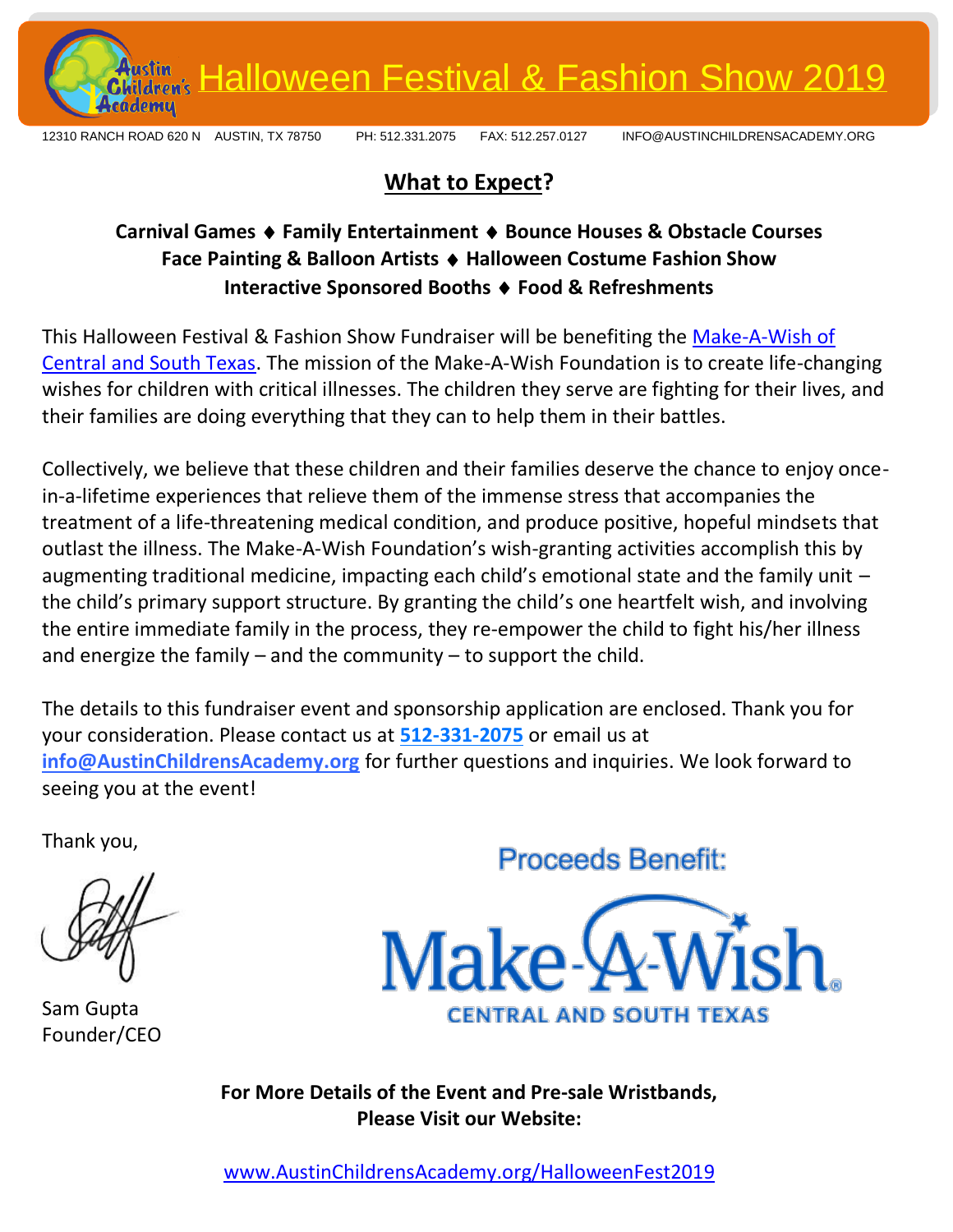

- We typically anticipate about 150+ families in attendance. We ask that when distributing candy please make sure they are in their original package and that they contain no nut products.
- Set up will be from 8:00am-9:30am on the day of the event. The event will start promptly at 10:00am and will continue until 12:00pm. The Red Carpet Fashion Show will begin at 11:00am.
- Each booth is required to have a standard 10'x10' tent or canopy and offer a Halloween themed activity, creative interaction or a carnival game to engage the children during the festival.
- Additional charitable donations are encouraged to support the Make-A-Wish Foundation!

| <b>Sponsorship Benefits:</b> |     | \$300 | (1) booth space $10'$ x $15'$ (standard parking space) or<br>Sponsor an Activity Station (i.e. Bounce Houses, Inflatables, Balloon<br>Twister etc.) Company logo will be displayed on all promotional<br>fliers, the ACA website, affiliated social media sites, and internet<br>marketing campaigns. Fliers provided by the sponsor will be<br>distributed to the 170+ student folders. |  |
|------------------------------|-----|-------|------------------------------------------------------------------------------------------------------------------------------------------------------------------------------------------------------------------------------------------------------------------------------------------------------------------------------------------------------------------------------------------|--|
| <b>Limited Availability:</b> | l I | \$25  | $$50$ $10'$ x $10'$ Tent Rental<br>Access to Electricity $\Box$                                                                                                                                                                                                                                                                                                                          |  |
|                              |     |       | $\Box$ \$ Additional charitable donations                                                                                                                                                                                                                                                                                                                                                |  |
|                              |     |       | Total (Check #: )                                                                                                                                                                                                                                                                                                                                                                        |  |
|                              |     |       | (Please make all checks payable to: "Austin Children's Academy")                                                                                                                                                                                                                                                                                                                         |  |
|                              |     |       | Thank you for sponsoring this event and supporting the Make-A-Wish Foundation of Central & South Texas!                                                                                                                                                                                                                                                                                  |  |
|                              |     |       |                                                                                                                                                                                                                                                                                                                                                                                          |  |

Please emai[l info@AustinChildrensAcademy.org](mailto:info@AustinChildrensAcademy.org) with any special requests or questions.

**Set-up starts at 8:00am, see you there!**

 $\mathcal{L}_\mathcal{L} = \mathcal{L}_\mathcal{L} = \mathcal{L}_\mathcal{L} = \mathcal{L}_\mathcal{L} = \mathcal{L}_\mathcal{L} = \mathcal{L}_\mathcal{L} = \mathcal{L}_\mathcal{L} = \mathcal{L}_\mathcal{L} = \mathcal{L}_\mathcal{L} = \mathcal{L}_\mathcal{L} = \mathcal{L}_\mathcal{L} = \mathcal{L}_\mathcal{L} = \mathcal{L}_\mathcal{L} = \mathcal{L}_\mathcal{L} = \mathcal{L}_\mathcal{L} = \mathcal{L}_\mathcal{L} = \mathcal{L}_\mathcal{L}$